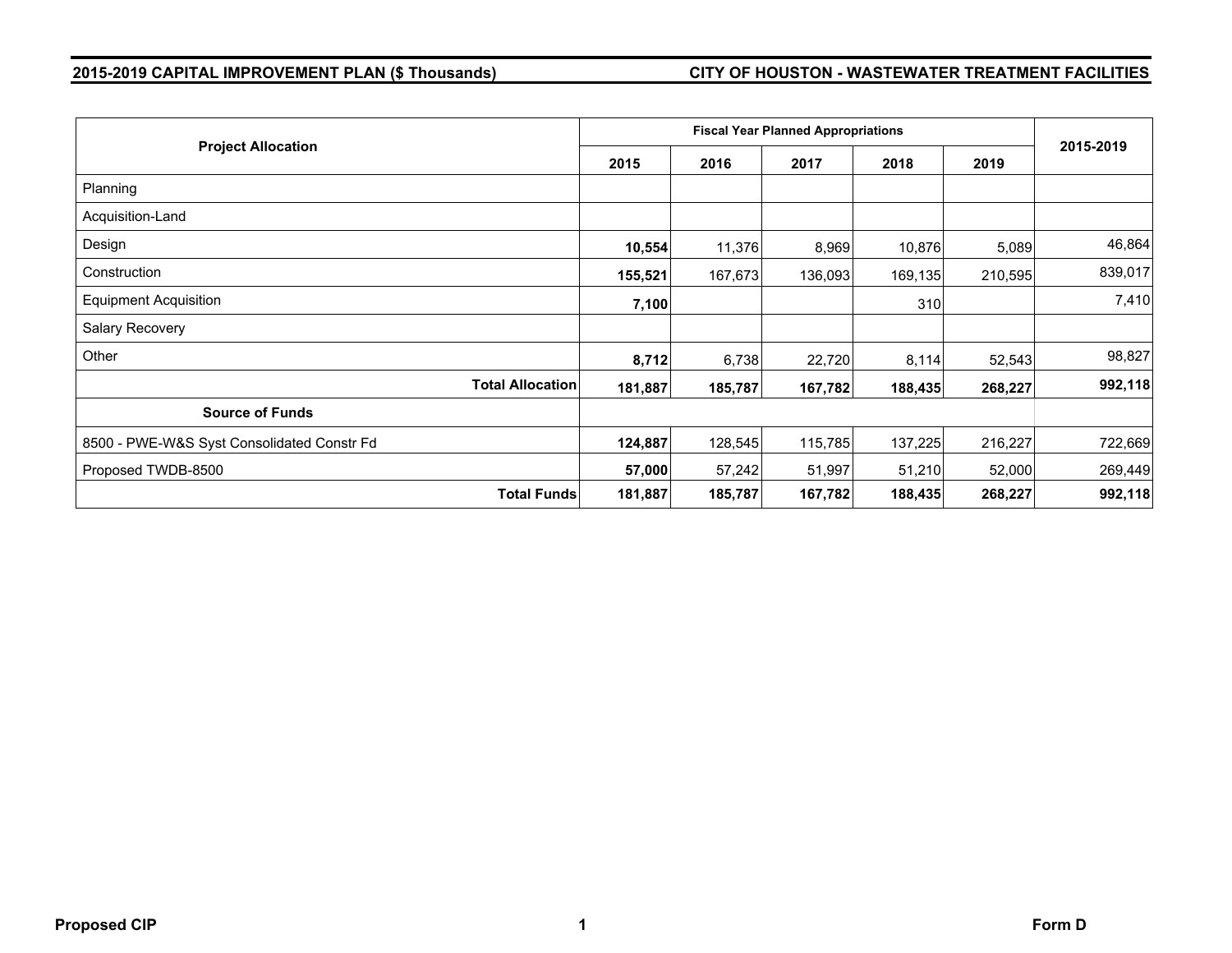# **WASTEWATER TREATMENT FACILITIES - Summary of Funds 2015-2019 CAPITAL IMPROVEMENT PLAN (\$ Thousands)**

| CIP No.         | Project                                        | <b>Fiscal Year Planned Appropriations</b> |        |        |        |        |           |  |
|-----------------|------------------------------------------------|-------------------------------------------|--------|--------|--------|--------|-----------|--|
|                 |                                                | 2015                                      | 2016   | 2017   | 2018   | 2019   | 2015-2019 |  |
| R-000019        | <b>Emergency Needs for Wastewater Utility</b>  |                                           |        |        |        |        |           |  |
|                 | 8500 - PWE-W&S Syst Consolidated Constr Fd     | 500                                       | 500    | 2,000  | 2,000  | 2,000  | 7,000     |  |
|                 | <b>Project Total</b>                           | 500                                       | 500    | 2,000  | 2,000  | 2,000  | 7,000     |  |
| R-000020        | <b>Miscellaneous Needs for Public Utility</b>  |                                           |        |        |        |        |           |  |
|                 | 8500 - PWE-W&S Syst Consolidated Constr Fd     | 6,690                                     | 1,940  | 1,034  | 1,978  | 1,688  | 13,330    |  |
|                 | <b>Project Total</b>                           | 6,690                                     | 1,940  | 1,034  | 1,978  | 1,688  | 13,330    |  |
| R-000035        | <b>Wastewater Force Main Renewal</b>           |                                           |        |        |        |        |           |  |
|                 | 8500 - PWE-W&S Syst Consolidated Constr Fd     | 681                                       | 1,486  | 1,899  | 14,938 | 5,126  | 24,130    |  |
|                 | <b>Project Total</b>                           | 681                                       | 1,486  | 1,899  | 14,938 | 5,126  | 24,130    |  |
| <b>R-0000NA</b> | <b>Wastewater Contingencies</b>                |                                           |        |        |        |        |           |  |
|                 | 8500 - PWE-W&S Syst Consolidated Constr Fd     | 509                                       | $-395$ | 101    | 500    | $-100$ | 615       |  |
|                 | <b>Project Total</b>                           | 509                                       | $-395$ | 101    | 500    | $-100$ | 615       |  |
| R-000265        | <b>Wastewater Treatment Plant Improvements</b> |                                           |        |        |        |        |           |  |
|                 | 8500 - PWE-W&S Syst Consolidated Constr Fd     | 55,193                                    | 45,195 | 35,103 | 35,784 | 72,441 | 243,716   |  |
|                 | <b>Project Total</b>                           | 55,193                                    | 45,195 | 35,103 | 35,784 | 72,441 | 243,716   |  |
| R-000266        | <b>Neighborhood Sewer Rehab Program</b>        |                                           |        |        |        |        |           |  |
|                 | Proposed TWDB-8500                             | 50,000                                    | 50,000 | 45,000 | 45,000 | 45,000 | 235,000   |  |
|                 | <b>Project Total</b>                           | 50,000                                    | 50,000 | 45,000 | 45,000 | 45,000 | 235,000   |  |
| R-000267        | <b>Lift Station Renewal &amp; Replacement</b>  |                                           |        |        |        |        |           |  |
|                 | 8500 - PWE-W&S Syst Consolidated Constr Fd     | 11,463                                    | 12,182 | 18,846 | 17,940 | 3,242  | 63,673    |  |
|                 | <b>Project Total</b>                           | 11,463                                    | 12,182 | 18,846 | 17,940 | 3,242  | 63,673    |  |
| R-000298        | Almeda Sims Wastewater Treatment Plant         |                                           |        |        |        |        |           |  |
|                 | 8500 - PWE-W&S Syst Consolidated Constr Fd     | 1,170                                     | 1,331  | 7,759  |        | 4,369  | 14,629    |  |
|                 | <b>Project Total</b>                           | 1,170                                     | 1,331  | 7,759  |        | 4,369  | 14,629    |  |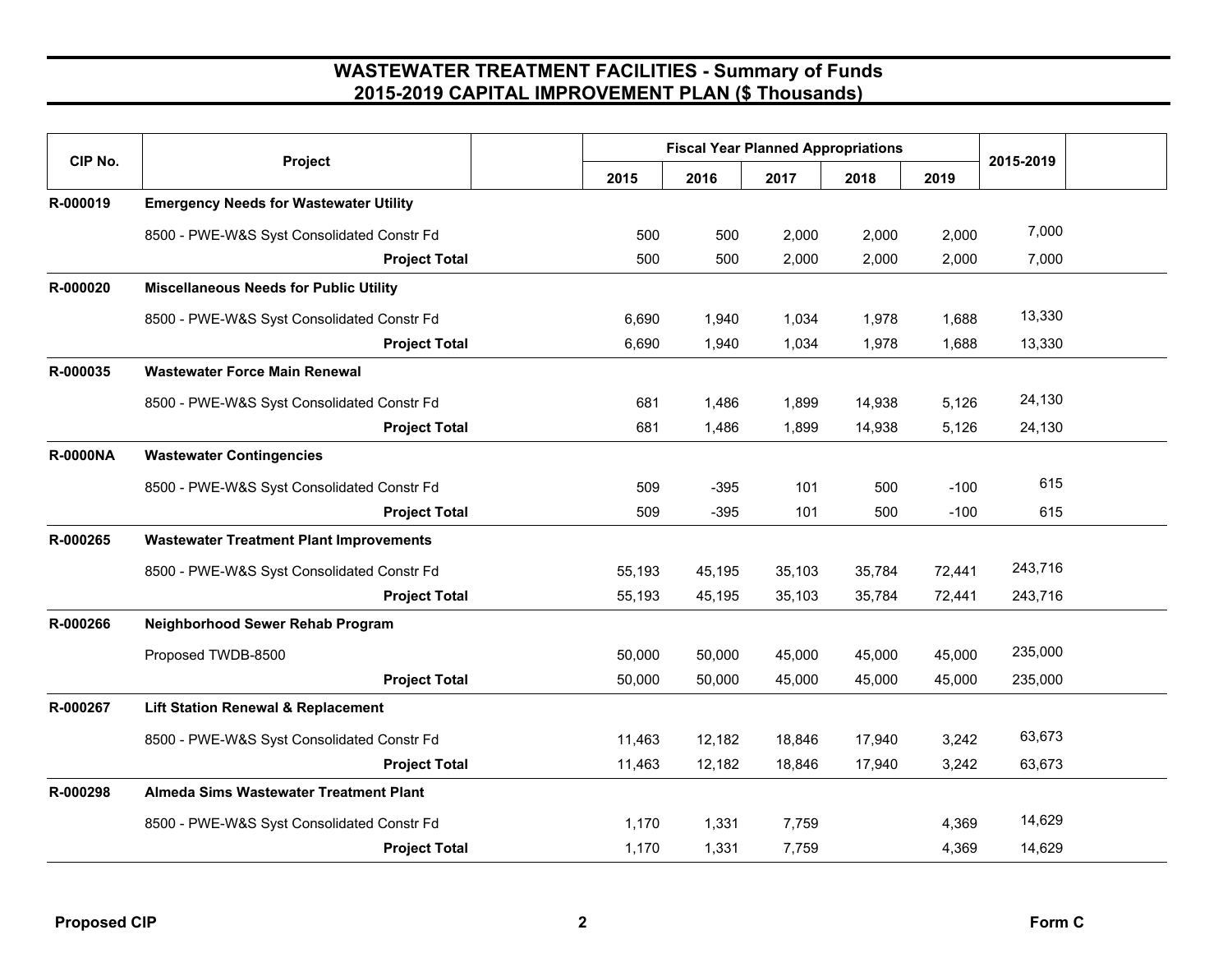## **WASTEWATER TREATMENT FACILITIES - Summary of Funds 2015-2019 CAPITAL IMPROVEMENT PLAN (\$ Thousands)**

| CIP No.  | Project                                         | 2015   | 2016   | 2017   | 2018   | 2019   | 2015-2019 |  |
|----------|-------------------------------------------------|--------|--------|--------|--------|--------|-----------|--|
| R-000500 | <b>WW Improvements under M/N</b>                |        |        |        |        |        |           |  |
|          |                                                 |        |        |        |        |        |           |  |
|          | 8500 - PWE-W&S Syst Consolidated Constr Fd      | 7,503  | 5,933  | 20,419 | 5,414  | 50,443 | 89,712    |  |
|          | <b>Project Total</b>                            | 7,503  | 5,933  | 20,419 | 5,414  | 50,443 | 89,712    |  |
| R-000509 | 69th Street Wastewater Treatment Plant          |        |        |        |        |        |           |  |
|          | 8500 - PWE-W&S Syst Consolidated Constr Fd      | 25,856 | 946    | 1,565  | 9,211  | 37,446 | 75,024    |  |
|          | <b>Project Total</b>                            | 25,856 | 946    | 1,565  | 9,211  | 37,446 | 75,024    |  |
| R-000521 | Sewer Line Replacement by Other Govt            |        |        |        |        |        |           |  |
|          | 8500 - PWE-W&S Syst Consolidated Constr Fd      | 600    | 500    | 1,000  | 1,000  | 1,000  | 4,100     |  |
|          | <b>Project Total</b>                            | 600    | 500    | 1,000  | 1,000  | 1,000  | 4,100     |  |
| R-000536 | <b>Wastewater Treatment Plant Consolidation</b> |        |        |        |        |        |           |  |
|          | 8500 - PWE-W&S Syst Consolidated Constr Fd      | 863    | 18,287 | 11,193 | 25,780 | 19,222 | 75,345    |  |
|          | <b>Project Total</b>                            | 863    | 18,287 | 11,193 | 25,780 | 19,222 | 75,345    |  |
| R-000800 | <b>Collection System-Sponsor Participation</b>  |        |        |        |        |        |           |  |
|          | 8500 - PWE-W&S Syst Consolidated Constr Fd      | 500    | 500    | 1,000  | 1,000  | 1,000  | 4,000     |  |
|          | <b>Project Total</b>                            | 500    | 500    | 1,000  | 1,000  | 1,000  | 4,000     |  |
| R-000801 | <b>Sewer Service to Unserved Areas</b>          |        |        |        |        |        |           |  |
|          | 8500 - PWE-W&S Syst Consolidated Constr Fd      | 2,691  | 3,844  | 6,042  |        |        | 12,577    |  |
|          | <b>Project Total</b>                            | 2,691  | 3,844  | 6,042  |        |        | 12,577    |  |
| R-002003 | Northside Sewer Relief Tunnel Rehab             |        |        |        |        |        |           |  |
|          | 8500 - PWE-W&S Syst Consolidated Constr Fd      |        | 12,485 |        |        |        | 12,485    |  |
|          | <b>Project Total</b>                            |        | 12,485 |        |        |        | 12,485    |  |
| R-002011 | <b>Neighborhood Sewer Systems Improvements</b>  |        |        |        |        |        |           |  |
|          | 8500 - PWE-W&S Syst Consolidated Constr Fd      | 4,861  | 17,448 | 1,248  | 15,882 | 12,482 | 51,921    |  |
|          | <b>Project Total</b>                            | 4,861  | 17,448 | 1,248  | 15,882 | 12,482 | 51,921    |  |